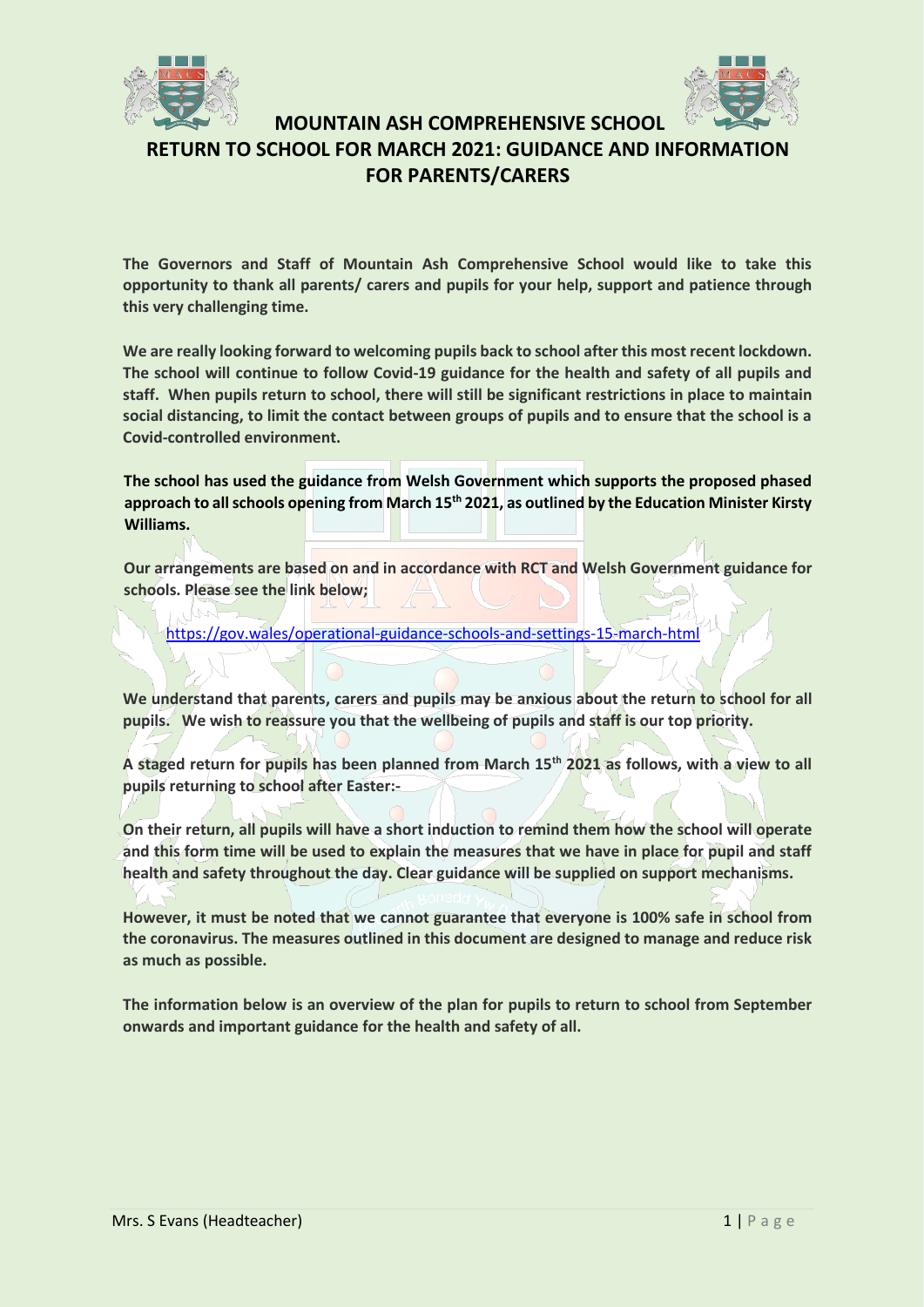



**RETURN TO SCHOOL FOR MARCH 2021: GUIDANCE AND INFORMATION FOR PARENTS/CARERS**

**Our plan for return is as follows:-**

| <b>Date</b>                 | <b>Plan for return</b>            |
|-----------------------------|-----------------------------------|
| Monday March 15th           | Years 11, 12 and 13 in school     |
| Monday March 22nd           | Years 10, 11, 12 and 13 in school |
| Tuesday March 23rd          | Years 10, 11, 12 and 13 in school |
| <b>Wednesday March 24th</b> | Years 9, 11, 12 and 13 in school  |
| <b>Thursday March 25th</b>  | Years 8,11,12, and 13 in school   |
| Friday March 26th           | Years 7,11,12, and 13 in school   |

**Day to day arrangements in school will maintain the previous stringent measures with some additional procedures:-**

- **Pupil 'contact groups': Pupil movement at school will be minimised. Pupils will be in a 'contact group' which will be a half-year group for Years 7 and 8 and the whole year group for Years 9-11. Sixth form pupils will form a 'contact group'.**
- **Lesson movement: Teachers, not pupils, will move as much as possible. Breaktimes and lunchtimes and the start and end of the day will be staggered to minimise contact.**
- **Catering: The school canteens have been divided to keep pupils from different contact groups apart and will operate on a staggered break and lunch to minimise the numbers on break/lunch at any one time. Food can be ordered through an order form in registration. Pupils are welcome, as always, to bring in their own drinks, snacks and packed lunch if they prefer.**
- **Classroom layout: All classrooms have been re-organised so that pupils will be seated facing forward, rather than in groups. Teachers have seating plans in place.**
- **One-way systems: A one-way system will operate wherever possible. Where this is not possible, a clear demarcation of the corridors will operate with pupils keeping to the left as they pass. There are designated sets of toilets for pupils.**
- **Hygiene: Pupils will be encouraged to wash their hands as much as possible and to avoid touching their faces. Hand sanitiser will also be available at key points around the school**.
- **School Uniform: We are encouraging school uniform to be worn wherever possible. We would suggest that pupils continue to wear their school PE kit for the days when they have PE, as previously.**
- **Face Coverings: Recent WG and LA guidance has clarified that from the return to school on March 15th face coverings will be required to be worn by pupils in classrooms as well as on school transport. This is a change to previous guidance. Face coverings must also be worn in all communal areas, both inside and outside the school building where social distancing is difficult to maintain. Pupils will not be required to wear face coverings outside if they can**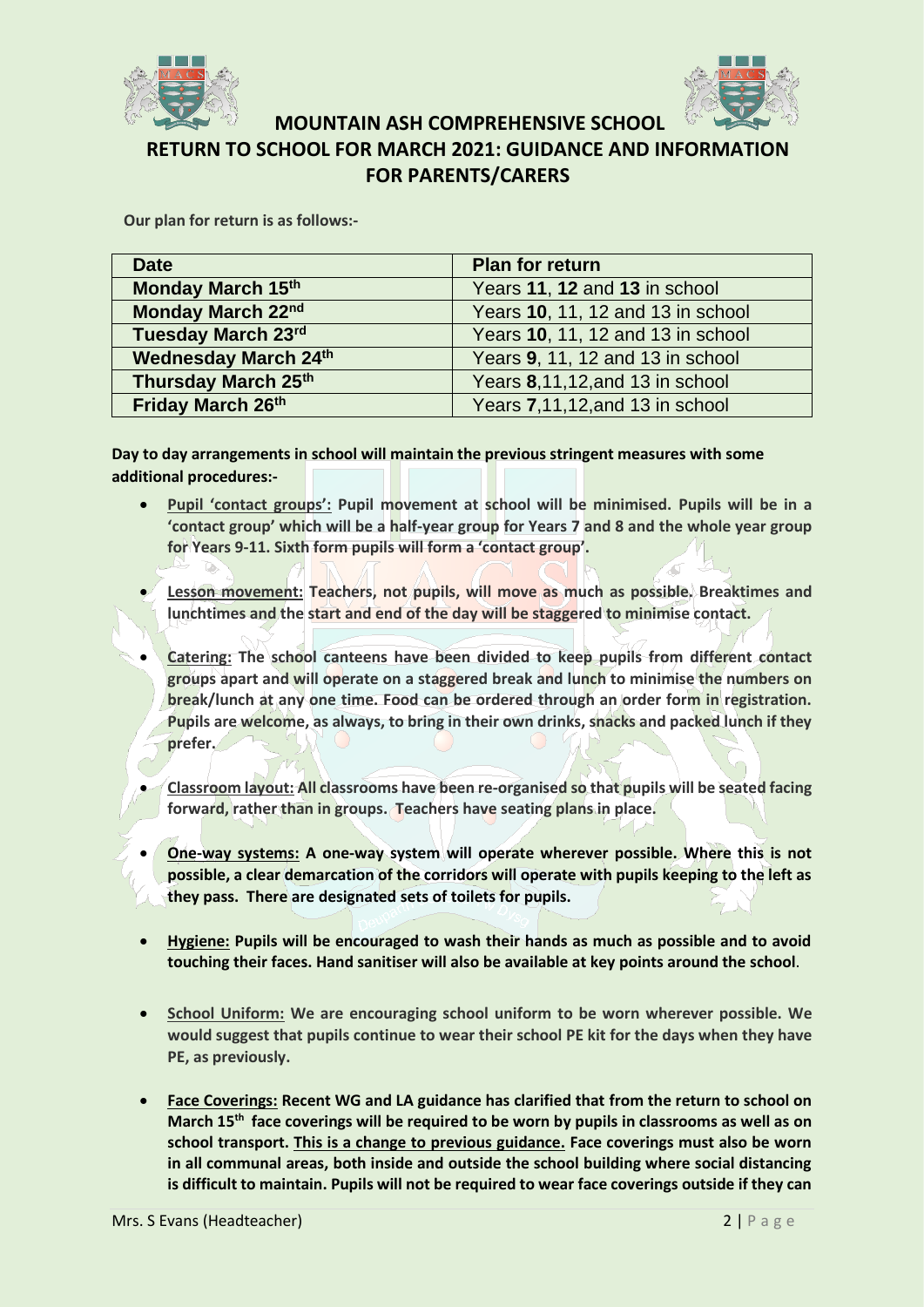



**RETURN TO SCHOOL FOR MARCH 2021: GUIDANCE AND INFORMATION FOR PARENTS/CARERS**

**maintain social distancing from others and where they are participating in PE lessons. Control mechanisms such as one-way systems, bubble zones and clear signage to keep to the left remain in place. However, there will be occasions on arrival to school, between lessons, at break/lunch and at the end of the day where it may be busy and social distancing will be difficult to maintain. In order to reduce the risk of transmission everyone should wear a face covering when walking through corridors/ in communal areas in all school buildings.**

- **School Day: As before, the school day will run from 8:45am until 3pm but there will be a staggered arrival of pupils on site as well as a staggered end to the school day in order to minimise contact.**
- **Visitors: We will continue to limit the number of visitors to the school site. All parents/ carers are encouraged to contact school via email or telephone in the first instance. If a visit to school is essential, visits will be by appointment only. There will be a social distanced queuing system in place at Reception.**
- **Sixth form: Year 12 and Year 13 pupils will attend school from Monday 15th March and all CVC lessons for Year 12 and Year 13 pupils will run with pupils being able to travel to the other schools in the Consortium from that date and vice versa.**
- **Pupil Behaviour: The school's 'Positive Behaviour Policy' will continue to be rigorously enforced. Good behaviour will be essential. Poor behaviour that puts the health of staff and other pupils in jeopardy will not be tolerated. Serious breaches of social distancing or reckless acts of coughing or spitting at others will result in an immediate fixed term exclusion and pupils could also be at risk of being permanently excluded. Pupils will need to show a high level of maturity and personal responsibility whilst on the school site.** *(Please see the updated Positive Behaviour Policy on the school website).*
- **Personal Protective Equipment: current Government advice states that personal protective equipment, such as masks and gloves, are not required in schools unless social distancing cannot be maintained. All staff will be issued with medical grade face coverings which will further mitigate risk. Pupils will be issued with face coverings on their return to school, unless they choose to wear their own**

**We will presume that any parent or carer sending their child/children to school will be doing so in the knowledge that they do not have any symptoms of coronavirus and that they are well enough to be at school.** 

**Symptoms include:-**

- o **A high temperature**
- o **A new continuous cough**
- o **A loss or change to your sense of smell or taste**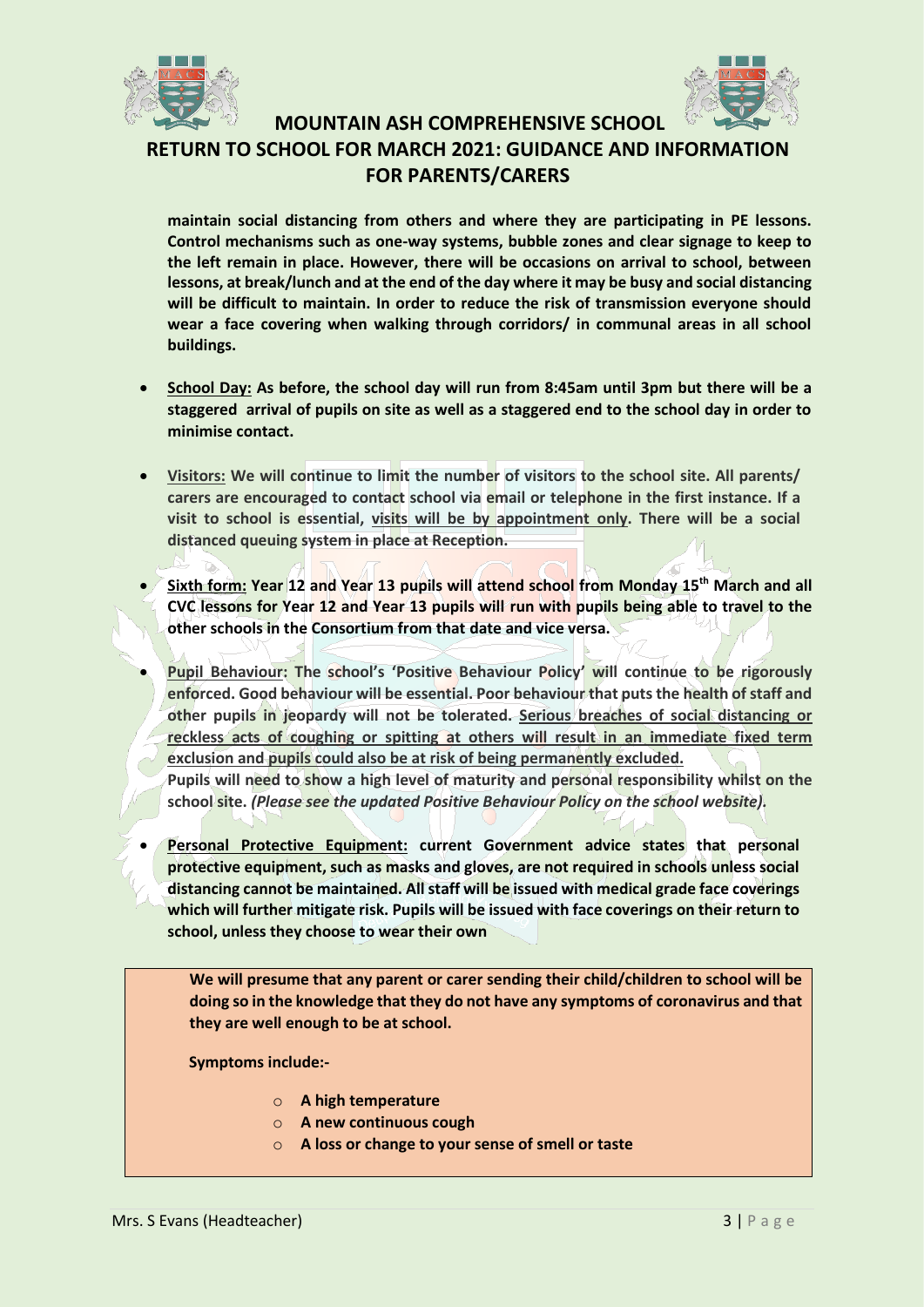



# **RETURN TO SCHOOL FOR MARCH 2021: GUIDANCE AND INFORMATION FOR PARENTS/CARERS**

**Should your child display any symptoms, the normal guidance of self-isolating should be adhered to.**

## **Further information**

**Arrival** 

• **Staggered starts and finish times have been planned to minimise contact. Staff will be stationed in the bus bay and front yard and will direct pupils to their designated entrance into school. PLEASE NOTE: the back entrance of the school will NOT be open for cars but pupils will be able to access school on foot via the Caedrawnant entrance.**

**Start of the school day**

- **Cars: pupils to be dropped off by 8.35a.m**
- **Buses: arrival on site 8.30- 8.40a.m.**
- **Walkers: arrival on site 8.45a.m.**

### **Finish**

- **Walkers – pupils released from class at 2.50 p.m.**
- **Cars – pupils released from class at 2.55 p.m.**
- **Buses – pupils released from class at 3.00 p.m.**

**Entrances to school are as follows:-**

- o **Year 7 to use doors by LRC**
- o **Year 8 to use doors by Technology and use of first stairs**
- o **Year 9 next to room 101**
- o **Year 10 middle doors in Maths corridor**
- o **Year 11 and Sixth form – Pupil Entrance**
- **At each school entrance point, pupils will be asked to use the hand sanitiser and will be directed immediately to their designated classroom/ area. Temperature checks will only be used if a pupil presents looking or reporting feeling unwell. Teachers will be waiting in their classrooms and will direct pupils to their designated seat.**

**During the day** 

- **On the first day that pupils attend school, there will be a short induction for pupils on the rules and expectations, including a Health and Safety Induction. The consequences for failing to adhere to social distancing or engaging in reckless behaviour such as spitting and/or coughing on others will be clearly explained to all pupils. These rules were adopted by the Governing Body in 2020, as amendments to our current Positive Behaviour Policy.**
- **Food orders will be taken during registration for the canteen**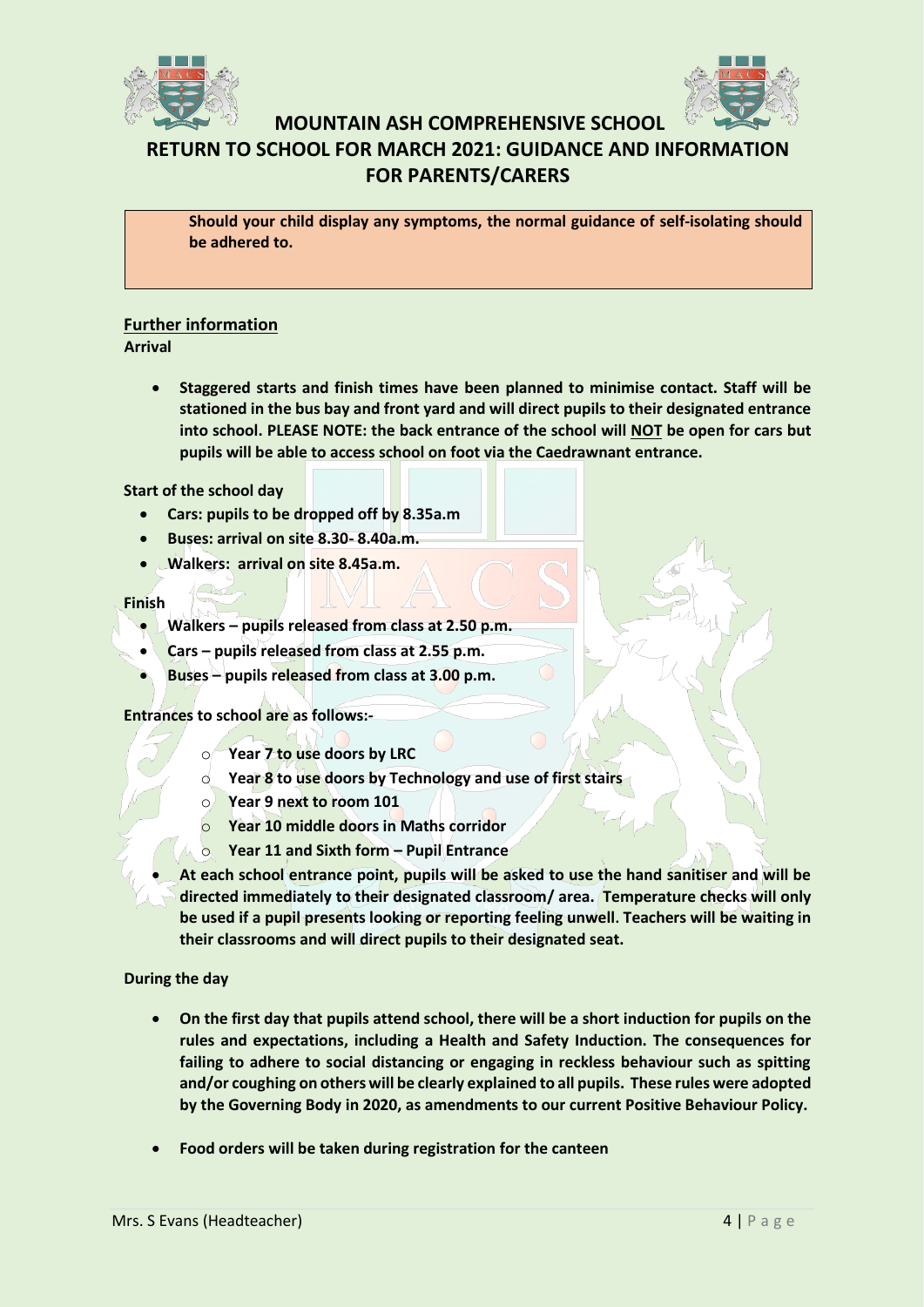



**RETURN TO SCHOOL FOR MARCH 2021: GUIDANCE AND INFORMATION FOR PARENTS/CARERS**

- **Breaks will be staggered. There will be an opportunity for fresh air and exercise in a designated area of the school site as follows:**
	- o **Year 7 to use the Year 7 yard and Caffi Macs**
	- o **Year 8 to use the Year 8 yard and Caffi Macs**
	- o **Year 9 to use the Fire Yard area and Upper Hall**
	- o **Year 10 to use the Front area of the school and Upper Hall**
	- o **Year 11 to use the Upper Hall and back of the school by the coffee shop**
	- o **Sixth form to use the Coffee Shop and Upper Hall.**

**We recommend that pupils have wet-weather coats/ umbrellas so that they can go outside and get fresh air at breaktimes and lunchtimes.**

• **Toilets will operate on a 'one in, one out' basis with a maximum of two in at any one time, with each group of pupils allocated a specific set of toilets. There is hand-sanitiser at the entrance to every toilet block**

### **End of the day**

- **There will be a staggered finish to the school day to minimise the risk of pupils mixing as follows:-**
	- ➢ **Pupils walking: 2.50p.m.**
	- ➢ **Pupils being collected by car: 2.55p.m.**
	- ➢ **Pupils on buses: 3.00p.m**
- **Staff will be on hand inside the buildings, at the front of the school and in the bus bay area to enforce social distancing. Parents are asked to park responsibly (in the designated area for parent parking) and observe social distancing. Parents should not park in the bus bay area or staff car park area. Everyone should leave the school site immediately and not linger.**

### **Transport**

• **School transport will be running as normal. Pupils are required to wear a face covering on the bus.**

**Pupil equipment: the requirements are the same as before:-**

- **Pupils MUST bring their own equipment to school and should not share or supply other pupils with equipment. Staff will not be lending equipment to pupils. Pupils will only need to bring their books/ files and following items in for learning and should avoid bringing in unnecessary items from home:**
	- ➢ **Pens (some spares if they run out)**
	- ➢ **pencil**
	- ➢ **30cm ruler**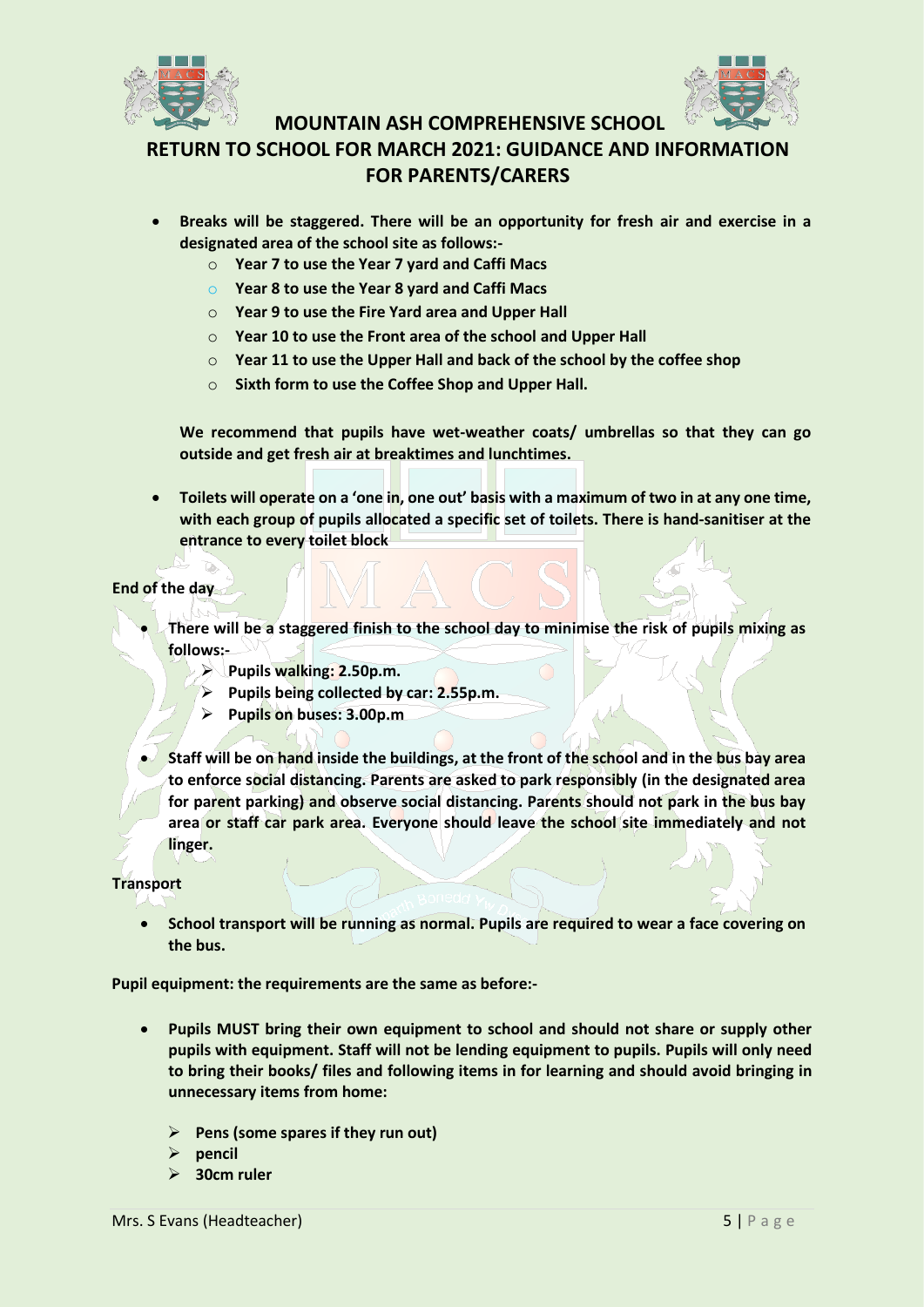



**RETURN TO SCHOOL FOR MARCH 2021: GUIDANCE AND INFORMATION FOR PARENTS/CARERS**

- **rubber**
- **glue stick**
- **pencil sharpener**
- **scientific calculator**
- **coloured pencils**
- **Practical lessons that may require the sharing of tools or equipment will be limited and carefully managed**

## **First Aid**

• **Full PPE will be worn by any member of staff administering first aid. This will include if any pupil shows symptoms of COVID-19. RCT procedures will be followed in this circumstance. If any pupil tests positive for COVID-19 who has been in school, this will trigger the RCT protocol outlined in the sections below.** 

## **Curriculum**

- **The school timetable will run as normally as possible, with some changes to day to day operations.**
- **Pupils in Years 7 and 8 will have a designated 'area' and 'base' classroom and teachers will move around school to teach them in these bases.**
- **Years 9 – 11 will have a designated 'area' of the school where classrooms will be identified as Core subject rooms (Mathematics, English, Science) and others will be rooms where their Option subjects will be taught. Pupils and staff will move rooms within these areas; pupils will move first and staff will settle them into the room before moving themselves, to minimise contact**
- **Sixth form teaching will take place in designated classrooms**
- **Guidance recommends that pupils have opportunities for exercise and to get outdoors. Pupils will need to wear school PE kit to school for the day on the days that they have PE lessons. This is to avoid using the PE changing rooms and to minimise contact.**

## **Catering**

- **Parents have been encouraged to register online for biometric payments so that we can limit the use of the payment machines in school**
- **Pupils are welcome to bring in their own snacks/packed lunches, should they so wish**
- **The canteen will only provide food at lunchtime**
- **Food orders will be taken during registration at the start of the week and pupils will collect food from the canteen**
- **Pupils will be encouraged to go outside to their designated areas to get fresh air once they have eaten.**
- **Tables in the canteens are thoroughly cleaned between each break/lunch**
- **Numbers of pupils at each table are strictly controlled**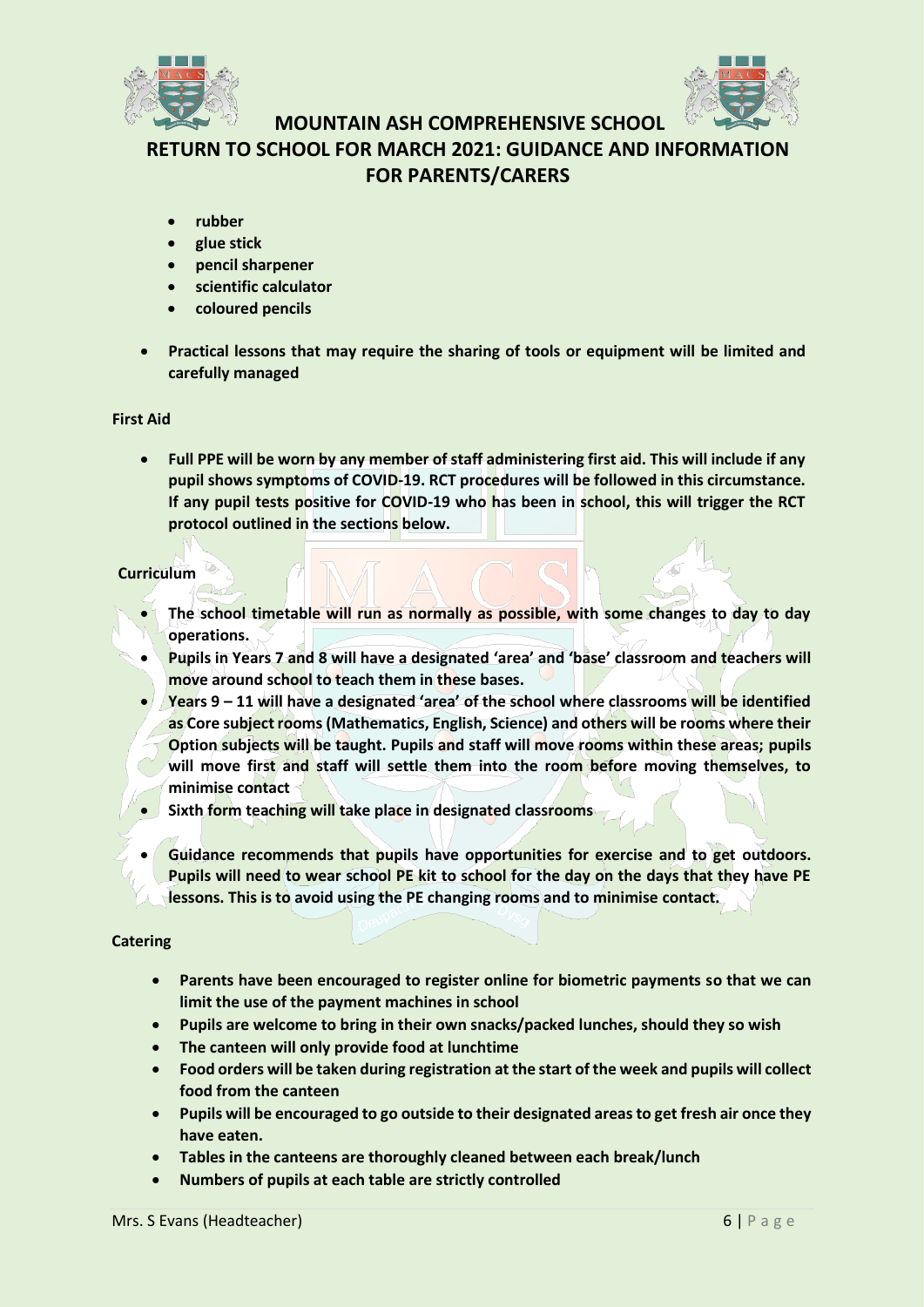



## **MOUNTAIN ASH COMPREHENSIVE SCHOOL RETURN TO SCHOOL FOR MARCH 2021: GUIDANCE AND INFORMATION FOR PARENTS/CARERS**

**Supporting the Wellbeing of Learners and Staff** 

• **These challenging and uncertain times have undoubtedly placed pupils, parents/carers and school staff under significant pressure. Supporting pupils and staff to feel safe in the school environment has been the most important consideration throughout this planning process, as in previous planning processes. Pupils will be encouraged to express any worries and concerns they have so that they can be supported in an appropriate manner.** 

**Additional resources have been made available to support young people, teachers and leaders, and others. A Young Person's Mental Health Toolkit can be found on Hwb. This comprises a variety of online resources, which can help them through lockdown and beyond. It contains information on websites, apps, helplines, and more, which support mental health and well-being:** 

- **Anxiety** https://hwb.gov.wales/go/agg9pn
- **Coronavirus and your well-being** https://hwb.gov.wales/go/ffkbs1
- **Crisis** https://hwb.gov.wales/go/4ypw1s
- **Keeping healthy** https://hwb.gov.wales/go/nz95en
- **Loss** https://hwb.gov.wales/go/lvy6hx
- **Low mood** https://hwb.gov.wales/go/bi4vbc
- **Staff will also be impacted by the current situation. The school has been very mindful of this when planning for the return of pupils. Our expectations are realistic and it is clear that staff cannot 'do everything'. Clear guidance on expectations will be given to all staff before they return. The school will be as flexible as possible to accommodate staff as well as pupil needs.**

**Effective Hygiene** 

- **There are important actions that pupils, parents and staff can take during the coronavirus outbreak, to help prevent the spread of the virus. In school, preventing the spread of coronavirus involves dealing with direct transmission (for instance, when in close contact with those sneezing and coughing) and indirect transmission (via touching contaminated surfaces).**
- **Government guidance states that all staff and pupils regularly wash their hands. They should be washed with soap and water for at least 20 seconds. All toilets have posters advising on effective hand washing techniques. Regular hand washing or use of hand sanitiser should include on arrival and when leaving the school; before and after handling food; before and after handling objects and equipment that may have been used by others; where there has been any physical contact and after people blow their nose, sneeze or cough. Hand washing is preferable to the use of hand sanitisers but hand sanitisers will also be provided in school. Pupils are encouraged to bring in a small bottle of their own personal supply of hand-sanitiser, should they so wish.**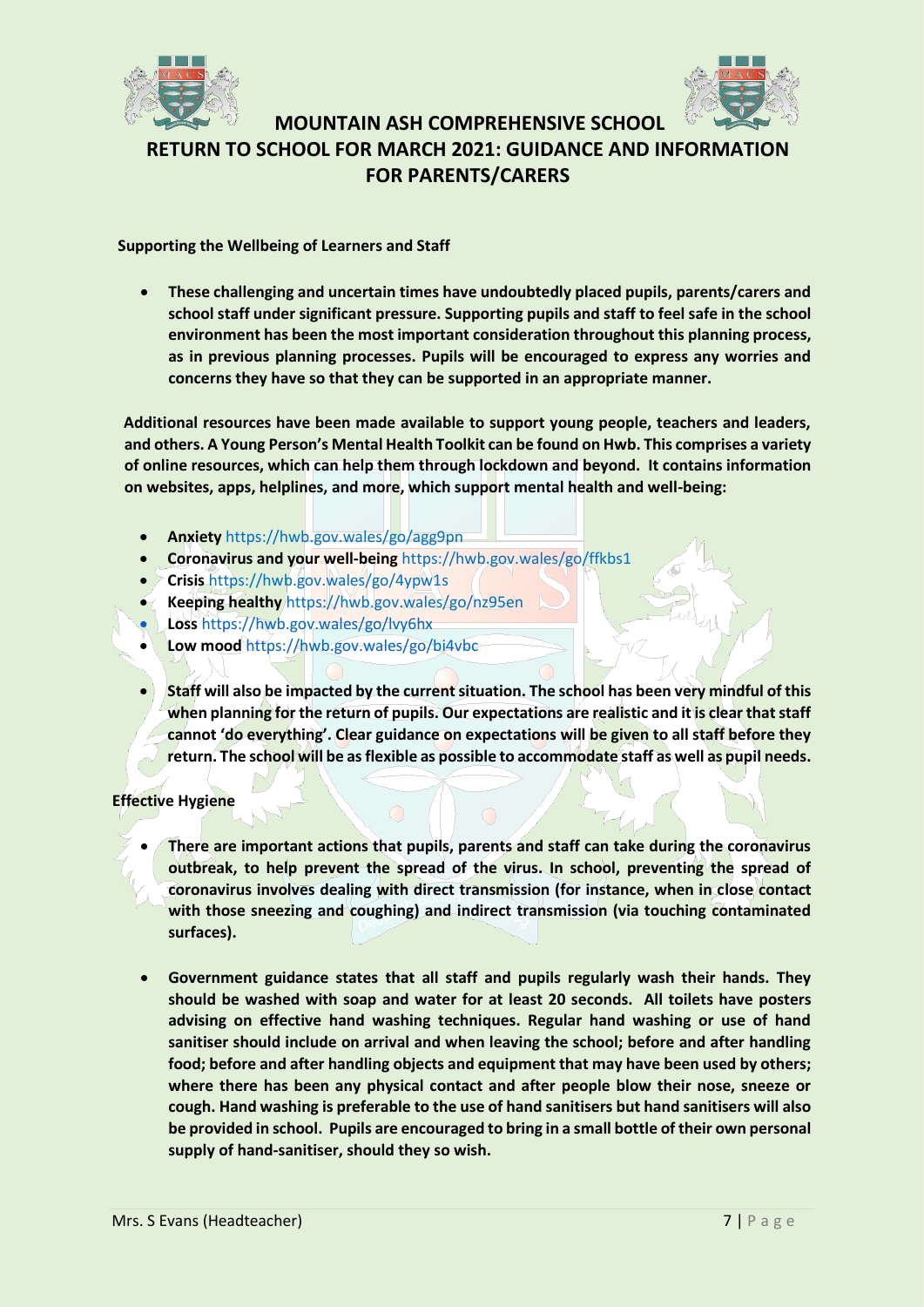



**RETURN TO SCHOOL FOR MARCH 2021: GUIDANCE AND INFORMATION FOR PARENTS/CARERS**

- **Staff and pupils, insofar as it is possible, should be encouraged not to touch their faces, especially when using a tissue or elbow to cough. Any used tissues/ single use face coverings, are to be deposited in designated pedal bins. Pedal bins are in every classroom and toilet block.**
- **Pupils in KS4 who may move classrooms during the day for different subjects are encouraged to wipe down their workspace at the start of each lesson with the anti-bacterial wipes provided, as an enhanced measure.**
- **There is no need for anything other than normal personal hygiene following a day in an educational or childcare setting.**

### **Effective Cleaning**

• **School buildings will be cleaned regularly and at least once a day. Particular attention will be given to clean 'high-touch' areas and surfaces, which will be cleaned throughout the day and more frequently in high use areas based on local assessment, including bathrooms,**  railings, tables, equipment and door handles. The handling of objects between individuals, **including staff, parents/carers and children, will be minimised. Handling of objects by multiple individuals without cleaning will be avoided.**

### **Symptomatic Learners and Staff**

- **Under no circumstances should pupils or staff attend school if they:** 
	- **feel unwell, have any of the identified COVID-19 symptoms (a new continuous cough, a high temperature or loss of taste or smell) or they have tested positive for COVID-19 in the past 10 days;**
	- **live in a household with someone who has symptoms of COVID-19; or has tested positive for COVID-19 in the past 10 days.**

### **Suspected Cases**

- **If anyone becomes unwell with a new, continuous cough or a high temperature in school, they will be sent home and advised to follow the stay at home guidance.**
- **If a pupil is awaiting collection, they will be moved to a room where they can be isolated behind a closed door, with a window opened for ventilation.**
- **If they need to go to the bathroom while waiting to be collected, they will use a separate bathroom. The bathroom will be cleaned and disinfected using standard cleaning products before being used by anyone else.**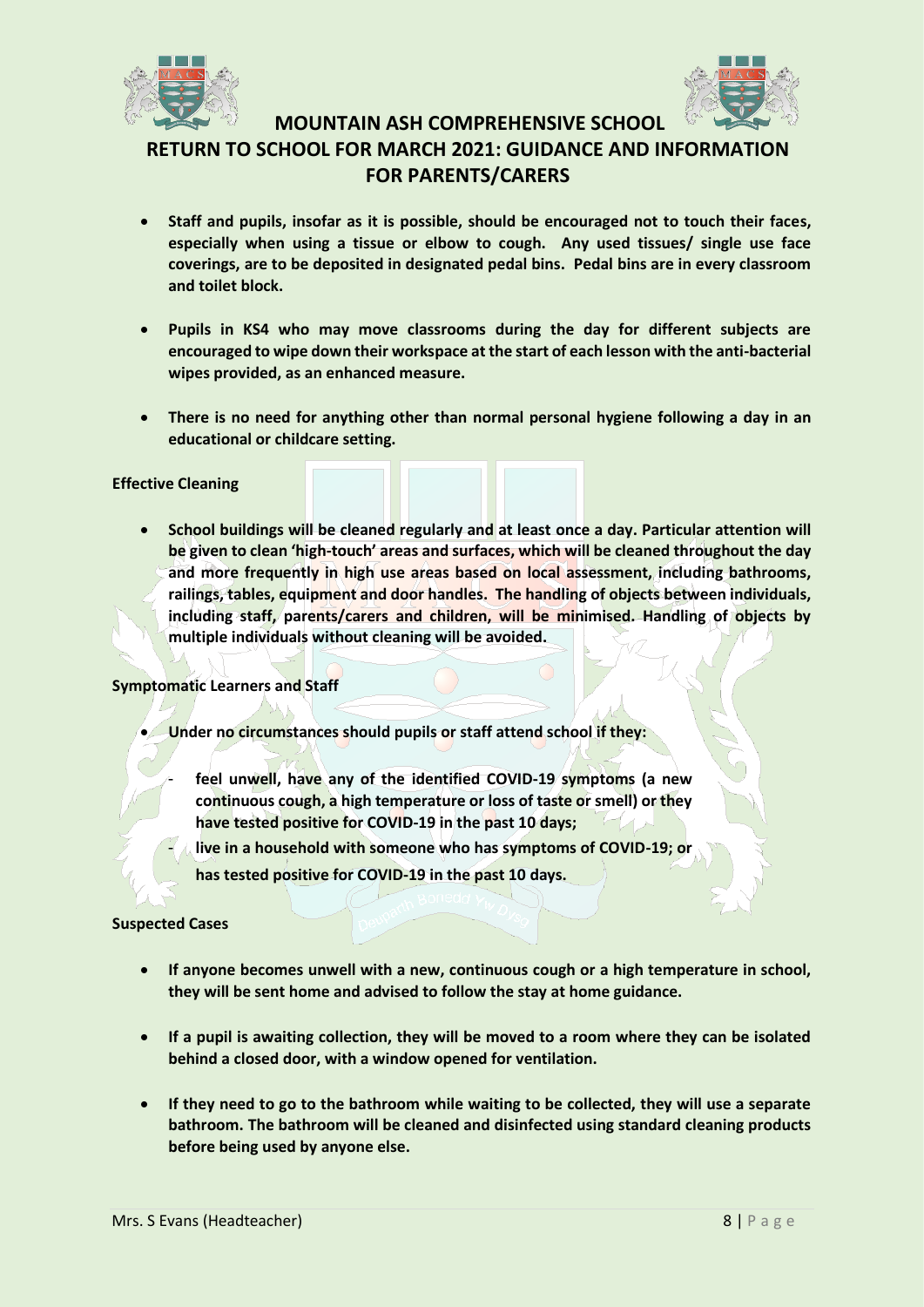



**RETURN TO SCHOOL FOR MARCH 2021: GUIDANCE AND INFORMATION FOR PARENTS/CARERS**

- **Gloves, aprons and a fluid-resistant surgical mask will be worn if a child or young person becomes unwell with symptoms of COVID-19 and needs direct personal care. Eye protection should also be worn if a risk assessment determines that there is a risk of splashing to the eyes such as from coughing, spitting, or vomiting. Gloves and aprons should be used when cleaning the areas where a person suspected of having COVID-19 has been**
- **In an emergency, 999 will be called if they are seriously ill or injured or their life is at risk.**
- **If a member of staff has helped someone who was unwell with a new, continuous cough or a high temperature, they do not need to go home unless they develop symptoms themselves or if the child subsequently tests positive. They will wash their hands thoroughly for 20 seconds after any contact with someone who is unwell. Cleaning the affected area with normal household disinfectant after someone with symptoms has left will reduce the risk of passing the infection on to other people. Please see the cleaning section for further information**.

## **Confirmed Cases**

• **When a pupil or staff member develops symptoms compatible with coronavirus, they should be sent home and advised to self-isolate for 10 days. Their fellow household members should self-isolate for 10 days.** 

## **Lateral Flow Tests**

## **Staff**

• **Rapid-result coronavirus (COVID-19) tests (lateral flow tests - LFD tests) are available to all staff working in schools. The introduction of this is to quickly detect asymptomatic adults, ask them to self-isolate as soon as possible, reduce the likelihood of clusters and outbreaks in settings and reduce the disruption that brings to education. Welsh Government's statement regarding this offer can be accessed via**

**[https://gov.wales/written-statement-testing-offer-schools-colleges-and-childcare-settings.](https://gov.wales/written-statement-testing-offer-schools-colleges-and-childcare-settings)**

• **Anyone who tests positive using a Lateral Flow Test (LFT) must not attend school. They and everyone they live with must self-isolate immediately according to the [self-isolation](https://gov.wales/self-isolation)  [guidance](https://gov.wales/self-isolation) whilst they undertake the following actions:** 

### **Pupils**

- **The Minister for Education and the Minister for Health and Social Services announced on 22nd February that the offer of regular, twice weekly, Lateral Flow Tests will be extended to all those of upper secondary age as follows:-**
	- ➢ **These tests will be for use at home.** 
		- ➢ **This will start with offering tests to pupils in Years 10 and above, all FE college learners and learners on work-based Apprenticeship and Traineeship programmes.**